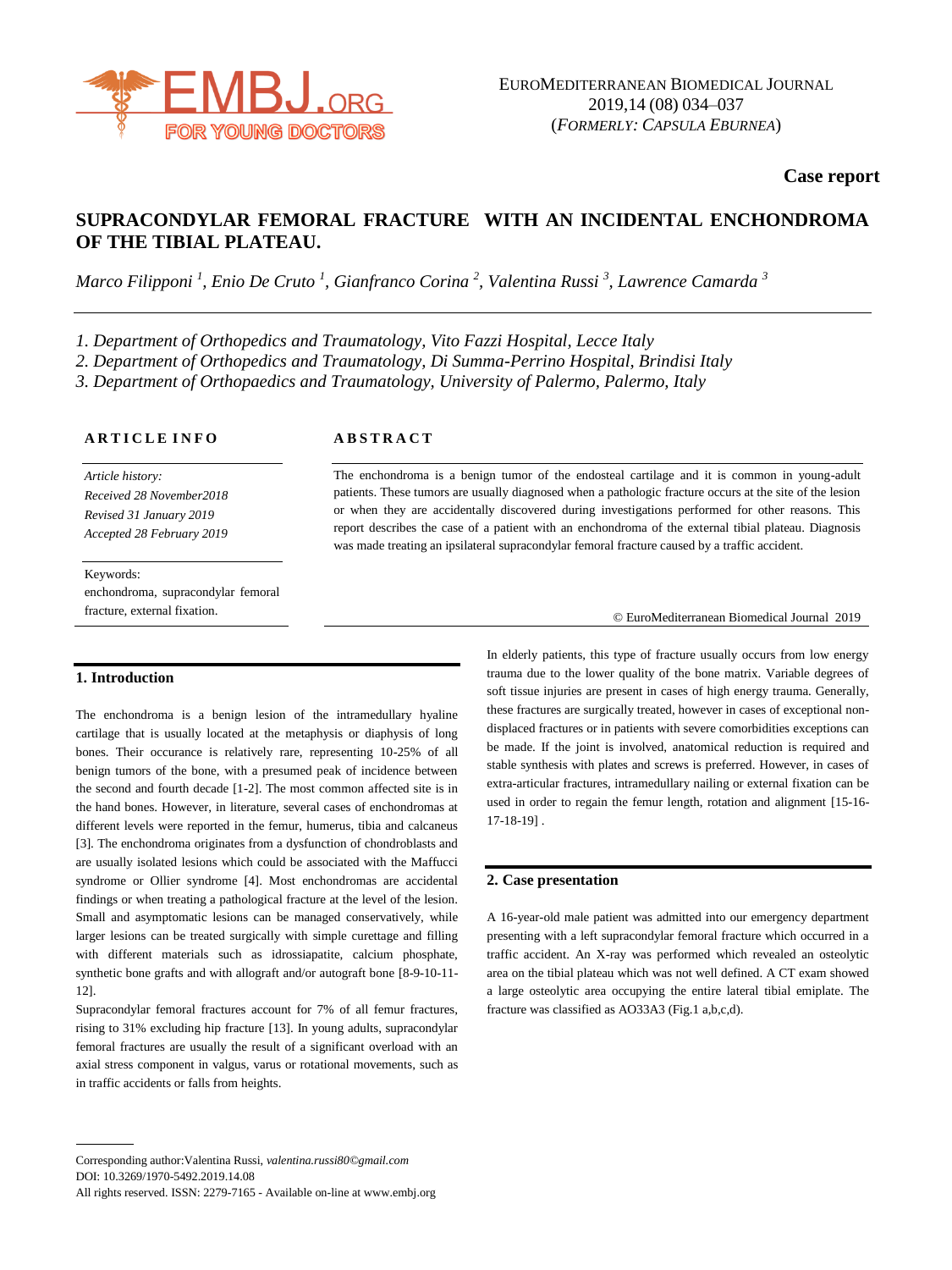

**Figure 1. a-b: Rx pre-operative; c-d: TC pre-operative.**

Reduction of the fracture and synthesis with hybrid external fixator with the bridge of the knee and tibial socket was performed on the patient. Furthermore, a biopsy of the lesion for histological examination was performed (Fig.2 a,b,c).



**Figure 2. a-b: Rx post-operative; c: clinic post-operative.**

Bridging fixator of the knee was performed in order to immediately allow the patient to bear load on the leg, protecting the enchondroma from any pathological fractures. A surgical curettage of the area was performed 15 days later, once the histopathological diagnosis of enchondroma of the lateral tibial plateau was confirmed. The gap was filled with an allogenic cancellous bone graft. The external fixation system was also modified by applying a ring at the tibial level and various articulated clamps in order to allow for knee mobilization. (Fig.3 a,b,c,d).



**Figure 3. a-b: clinic intra-operative; c,d: Rx post-operative.**

The patient began a series of periodic check-ups in our outpatient Department of Traumatology. About 5 months after the trauma, the external fixator was removed and the patient was sent to rehabilitation (Fig 4. a,b,c,d,e).



**Figure 4. a-b-c: Rx control at 5 months after trauma; d-e: Rx control at 6 months after trauma.**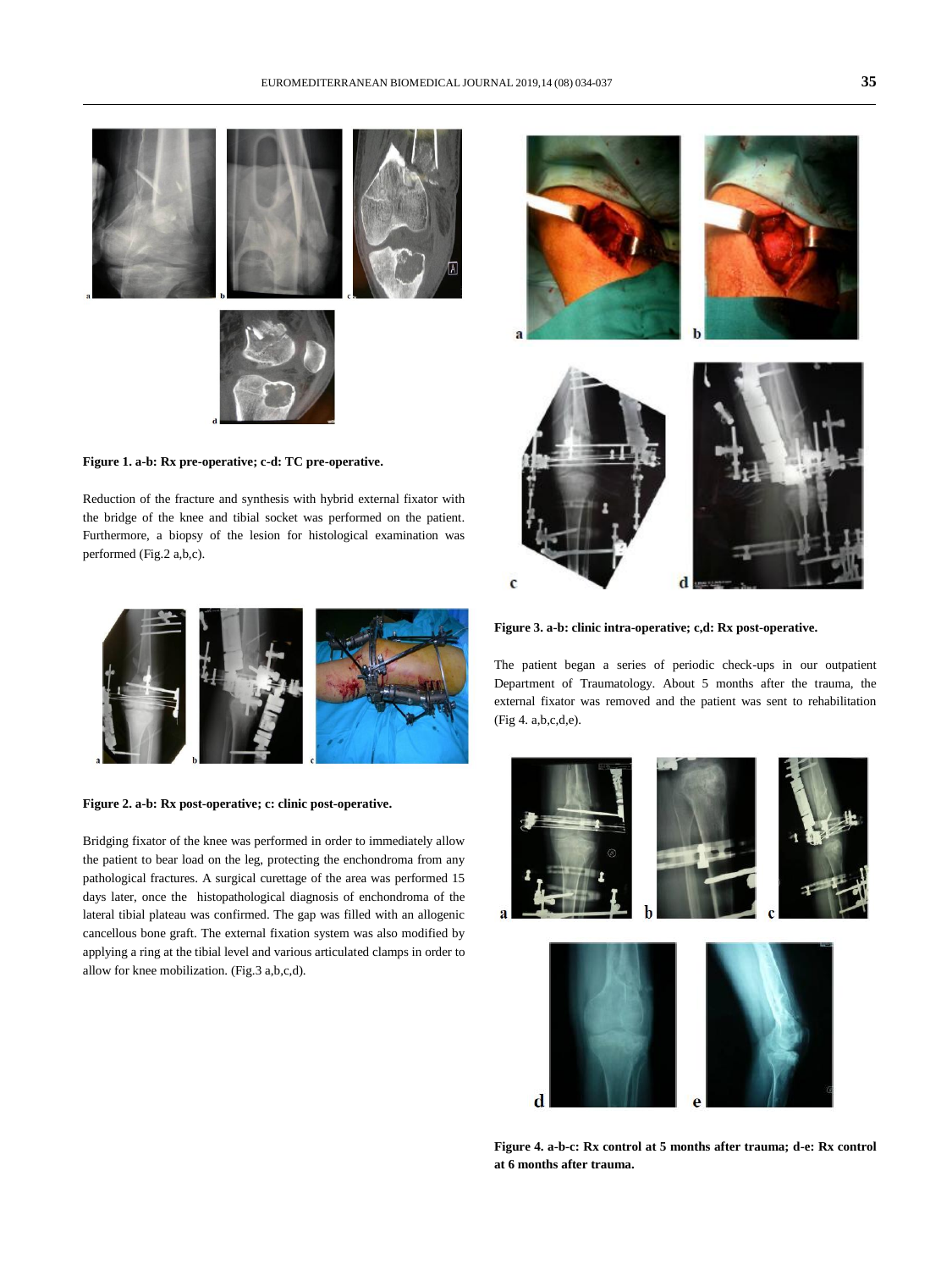At about 9 months post-trauma, the CT showed the consolidation of the supracondylar femoral fracture and the bone filling of the gap of the tibial plateau without signs of resorption. Clinically, the flexion of the knee was about 90° (Fig. 5). The patient was walking without crutches and without limping. The patient was completely satisfied.



**Figure 5. a: TC at 9 months after trauma; b: clinic at 9 months after trauma.**

### **3. Discussion**

Fractures of the distal femur are major injuries that can lead to disabling outcomes. The treatment is usually surgical and, in cases of extra-articular fractures, the aim is to restore the length, axis and the rotation of the knee. Enchondroma lesions are relatively frequent in young adults and can be accidentally discovered in the event of bone trauma. In the present case report, the patient described presented a supracondylar femoral fracture and an ipsilateral enchondroma of the external tibial plateau. Due to the large size of the lesion and the risk of a secondary pathological fracture, an external fixator was used to fix the fracture and protect the enchondroma. This allowed for precocious weight-bearing which facilitated the complete healing of the fracture [20-21-22]. A correct histological diagnosis was also performed before surgery, in order to differentiate the enchondroma from a low-grade malignancy chondrosarcoma, which necessitates a wider resection [23-24-25-26]. For this reason, we found a two-stage surgical treatment to be a reliable option considering the need for surgical stabilization of the fracture and a correct definition of the osteolytic area on the tibial plateau [27].

#### **References**

- 1. [Lucas DR, Bridge JA. Chondromas: enchondroma, periosteal](http://www.ncbi.nlm.nih.gov/pubmed/?term=Bachoura%2520A%255BAuthor%255D&cauthor=true&cauthor_uid=26330779)  [chondroma, and enchondromatosis. In: Pathology and genetics](http://www.ncbi.nlm.nih.gov/pubmed/?term=Bachoura%2520A%255BAuthor%255D&cauthor=true&cauthor_uid=26330779)  [of tumours of soft tissue and bone. Fletcher CDM, Unni KK,](http://www.ncbi.nlm.nih.gov/pubmed/?term=Bachoura%2520A%255BAuthor%255D&cauthor=true&cauthor_uid=26330779)  [Mertens F editors. Lyon: IARC Press; 2002; p. 237-40.](http://www.ncbi.nlm.nih.gov/pubmed/?term=Bachoura%2520A%255BAuthor%255D&cauthor=true&cauthor_uid=26330779)
- 2. [Brien EW, Mirra JM, Kerr R. Benign and malignant cartilage](http://www.ncbi.nlm.nih.gov/pubmed/?term=Bachoura%2520A%255BAuthor%255D&cauthor=true&cauthor_uid=26330779)  [tumors of bone and joint: their anatomic and theretical basis](http://www.ncbi.nlm.nih.gov/pubmed/?term=Bachoura%2520A%255BAuthor%255D&cauthor=true&cauthor_uid=26330779)  [with an emphasis on radiology, pathology and clinical biology.](http://www.ncbi.nlm.nih.gov/pubmed/?term=Bachoura%2520A%255BAuthor%255D&cauthor=true&cauthor_uid=26330779)  [The intramedullary cartilage tumors. Skelet Radiol. 1997; 26](http://www.ncbi.nlm.nih.gov/pubmed/?term=Bachoura%2520A%255BAuthor%255D&cauthor=true&cauthor_uid=26330779)  [\(6\):325-53.](http://www.ncbi.nlm.nih.gov/pubmed/?term=Bachoura%2520A%255BAuthor%255D&cauthor=true&cauthor_uid=26330779)
- 3. [Bergovec M, Kubat O, Smerdely M, Seiwerth S, Bonevski A,](http://www.ncbi.nlm.nih.gov/pubmed/?term=Bachoura%2520A%255BAuthor%255D&cauthor=true&cauthor_uid=26330779)  [Orlic D. Epidemiology of muscoloskeletal tumors in a](http://www.ncbi.nlm.nih.gov/pubmed/?term=Bachoura%2520A%255BAuthor%255D&cauthor=true&cauthor_uid=26330779)  [national referral orthopedic department. A study of 3482](http://www.ncbi.nlm.nih.gov/pubmed/?term=Bachoura%2520A%255BAuthor%255D&cauthor=true&cauthor_uid=26330779)  [cases. Cancer Epidemiol. 2015; 39 \(3\):298-302.](http://www.ncbi.nlm.nih.gov/pubmed/?term=Bachoura%2520A%255BAuthor%255D&cauthor=true&cauthor_uid=26330779)
- 4. Reisler T, [Viviano SL, Granick M.Osseous tumor of the Hand:](http://www.ncbi.nlm.nih.gov/pubmed/?term=Bachoura%2520A%255BAuthor%255D&cauthor=true&cauthor_uid=26330779)  [Finger Enchondroma. Eplasty. 2015;15: ic4.](http://www.ncbi.nlm.nih.gov/pubmed/?term=Bachoura%2520A%255BAuthor%255D&cauthor=true&cauthor_uid=26330779)
- 5. [Flemming DJ, Murphey MD. Enchondroma and](http://www.ncbi.nlm.nih.gov/pubmed/?term=Bachoura%2520A%255BAuthor%255D&cauthor=true&cauthor_uid=26330779) [chondrosarcoma. Semin Muscoloskelet Radiol. 2000;4\(1\): 59-](http://www.ncbi.nlm.nih.gov/pubmed/?term=Bachoura%2520A%255BAuthor%255D&cauthor=true&cauthor_uid=26330779) [71.](http://www.ncbi.nlm.nih.gov/pubmed/?term=Bachoura%2520A%255BAuthor%255D&cauthor=true&cauthor_uid=26330779)
- 6. [Bachoura A,](http://www.ncbi.nlm.nih.gov/pubmed/?term=Bachoura%2520A%255BAuthor%255D&cauthor=true&cauthor_uid=26330779) [Rice IS,](http://www.ncbi.nlm.nih.gov/pubmed/?term=Rice%2520IS%255BAuthor%255D&cauthor=true&cauthor_uid=26330779) [Lubahn AR,](http://www.ncbi.nlm.nih.gov/pubmed/?term=Lubahn%2520AR%255BAuthor%255D&cauthor=true&cauthor_uid=26330779) [Lubahn JD.](http://www.ncbi.nlm.nih.gov/pubmed/?term=Lubahn%2520JD%255BAuthor%255D&cauthor=true&cauthor_uid=26330779) The surgical management of hand enchondroma without postcurettage void augmentation: authors' experience and a systematic review. [Hand \(N Y\).](http://www.ncbi.nlm.nih.gov/pubmed/26330779) 2015;10(3):461-71.
- 7. [Tang C,](http://www.ncbi.nlm.nih.gov/pubmed/?term=Tang%2520C%255BAuthor%255D&cauthor=true&cauthor_uid=25609298) [Chan M,](http://www.ncbi.nlm.nih.gov/pubmed/?term=Chan%2520M%255BAuthor%255D&cauthor=true&cauthor_uid=25609298) [Fok M,](http://www.ncbi.nlm.nih.gov/pubmed/?term=Fok%2520M%255BAuthor%255D&cauthor=true&cauthor_uid=25609298) [Fung B](http://www.ncbi.nlm.nih.gov/pubmed/?term=Fung%2520B%255BAuthor%255D&cauthor=true&cauthor_uid=25609298) : Current management of hand enchondroma: a review. [Hand Surg.](http://www.ncbi.nlm.nih.gov/pubmed/25609298)  $2015;20(1):191-5$ .
- 8. [Georgiannos D,](http://www.ncbi.nlm.nih.gov/pubmed/?term=Georgiannos%2520D%255BAuthor%255D&cauthor=true&cauthor_uid=25767429) [Lampridis V,](http://www.ncbi.nlm.nih.gov/pubmed/?term=Lampridis%2520V%255BAuthor%255D&cauthor=true&cauthor_uid=25767429) [Bisbinas I.](http://www.ncbi.nlm.nih.gov/pubmed/?term=Bisbinas%2520I%255BAuthor%255D&cauthor=true&cauthor_uid=25767429) Phenolization and coralline hydroxyapatite grafting following meticulous curettage for the treatment of enchondroma of the hand. A case series of 82 patients with 5-year follow-up. [Hand \(N Y\).](http://www.ncbi.nlm.nih.gov/pubmed/25767429) 2015;10(1):111-5. doi: 10.1007/s11552-014-9674-2.
- [Yasuda M,](http://www.ncbi.nlm.nih.gov/pubmed/?term=Yasuda%2520M%255BAuthor%255D&cauthor=true&cauthor_uid=16443112) [Masada K,](http://www.ncbi.nlm.nih.gov/pubmed/?term=Masada%2520K%255BAuthor%255D&cauthor=true&cauthor_uid=16443112) [Takeuchi E.](http://www.ncbi.nlm.nih.gov/pubmed/?term=Takeuchi%2520E%255BAuthor%255D&cauthor=true&cauthor_uid=16443112) Treatment of enchondroma of the hand with injectable calcium phosphate bone cement. [J](http://www.ncbi.nlm.nih.gov/pubmed/16443112)  [Hand Surg Am.](http://www.ncbi.nlm.nih.gov/pubmed/16443112) 2006;31(1):98-102.
- 10. [Hung YW,](http://www.ncbi.nlm.nih.gov/pubmed/?term=Hung%2520YW%255BAuthor%255D&cauthor=true&cauthor_uid=25810024) [Ko WS,](http://www.ncbi.nlm.nih.gov/pubmed/?term=Ko%2520WS%255BAuthor%255D&cauthor=true&cauthor_uid=25810024) [Liu WH,](http://www.ncbi.nlm.nih.gov/pubmed/?term=Liu%2520WH%255BAuthor%255D&cauthor=true&cauthor_uid=25810024) [Chow CS,](http://www.ncbi.nlm.nih.gov/pubmed/?term=Chow%2520CS%255BAuthor%255D&cauthor=true&cauthor_uid=25810024) [Kwok YY,](http://www.ncbi.nlm.nih.gov/pubmed/?term=Kwok%2520YY%255BAuthor%255D&cauthor=true&cauthor_uid=25810024) [Wong](http://www.ncbi.nlm.nih.gov/pubmed/?term=Wong%2520CW%255BAuthor%255D&cauthor=true&cauthor_uid=25810024)  [CW,](http://www.ncbi.nlm.nih.gov/pubmed/?term=Wong%2520CW%255BAuthor%255D&cauthor=true&cauthor_uid=25810024) Tse WL, Ho PC. Local review of treatment of hand enchondroma (artificial bone substitute versus autologous bone graft) in a tertiary referral centre: 13 years' experience. [Hong](http://www.ncbi.nlm.nih.gov/pubmed/25810024)  [Kong Med J.](http://www.ncbi.nlm.nih.gov/pubmed/25810024) 2015;21(3):217-23.
- 11. [Yalcinkaya M,](http://www.ncbi.nlm.nih.gov/pubmed/?term=Yalcinkaya%2520M%255BAuthor%255D&cauthor=true&cauthor_uid=26186330) [Akman YE,](http://www.ncbi.nlm.nih.gov/pubmed/?term=Akman%2520YE%255BAuthor%255D&cauthor=true&cauthor_uid=26186330) [Bagatur AE.](http://www.ncbi.nlm.nih.gov/pubmed/?term=Bagatur%2520AE%255BAuthor%255D&cauthor=true&cauthor_uid=26186330) Recurrent Metacarpal Enchondroma Treated With Strut Allograft: 14-year Followup[. Orthopedics.](http://www.ncbi.nlm.nih.gov/pubmed/26186330) 2015;38(7):e647-50.
- 12. [Raducu L,](http://www.ncbi.nlm.nih.gov/pubmed/?term=Raducu%2520L%255BAuthor%255D&cauthor=true&cauthor_uid=25408730) [Anghel A,](http://www.ncbi.nlm.nih.gov/pubmed/?term=Anghel%2520A%255BAuthor%255D&cauthor=true&cauthor_uid=25408730) [Vermesan S,](http://www.ncbi.nlm.nih.gov/pubmed/?term=Vermesan%2520S%255BAuthor%255D&cauthor=true&cauthor_uid=25408730) [Sinescu RD.](http://www.ncbi.nlm.nih.gov/pubmed/?term=Sinescu%2520RD%255BAuthor%255D&cauthor=true&cauthor_uid=25408730) Finger enchondroma treated with bone substituents - a case presentation[. J Med Life.](http://www.ncbi.nlm.nih.gov/pubmed/25408730) 2014;7(2):223-5.
- 13. Arneson TJ, Melton LJ, Lewallen DG, O'Fallon WM. Epidemiology of diaphyseal and distal femoral fractures in Rochester, Minnesota, 1965-1984. Clin Orthop Relat Res 1988; 234:188-194.
- 14. Orthopaedic trauma association Committee for Coding and Classification. Fracture and Dislocation Compendium. J Orthop Trauma 1996; 10 (Suppl 1): 41-45.
- 15. Smith JR, Halliday R, Aquilina AL, Morrison RJ, Yip GC, McArthur J, Hull P, Gray A, Kelly MB. Distal femoral fractures: The need to review the standard of care. Injury. 2015;46(6):1084-8.
- 16. Rollo G, Guida P, Bisaccia M, Pichierri P, Filipponi M, Lanzetti RM, Caraffa A, Stasi A, Russi V, Lupariello D, Meccariello L. TEN versus external fixator in the management of pediatric diaphyseal femoral fractures: evaluation of the outcomes. Eur J Orthop Surg Traumatol 2018 Oct;28(7):1421- 1428.
- 17. Corina G, Filipponi, Dilonardo M, Borsetti D, Rollo G. Surgical treatment of intra-articular fractures of the calcaneus using external fixators: Our experience. [Trattamento chirurgico con fissatore esterno delle fratture intrarticolari di calcagno: Nostra esperienza]. [Medicina e Chirurgia Della](https://www.scopus.com/sourceid/21100855844?origin=recordpage)  [Caviglia e Del Piede.](https://www.scopus.com/sourceid/21100855844?origin=recordpage) Volume 39, Issue 3, December 2015; Pages 57-65